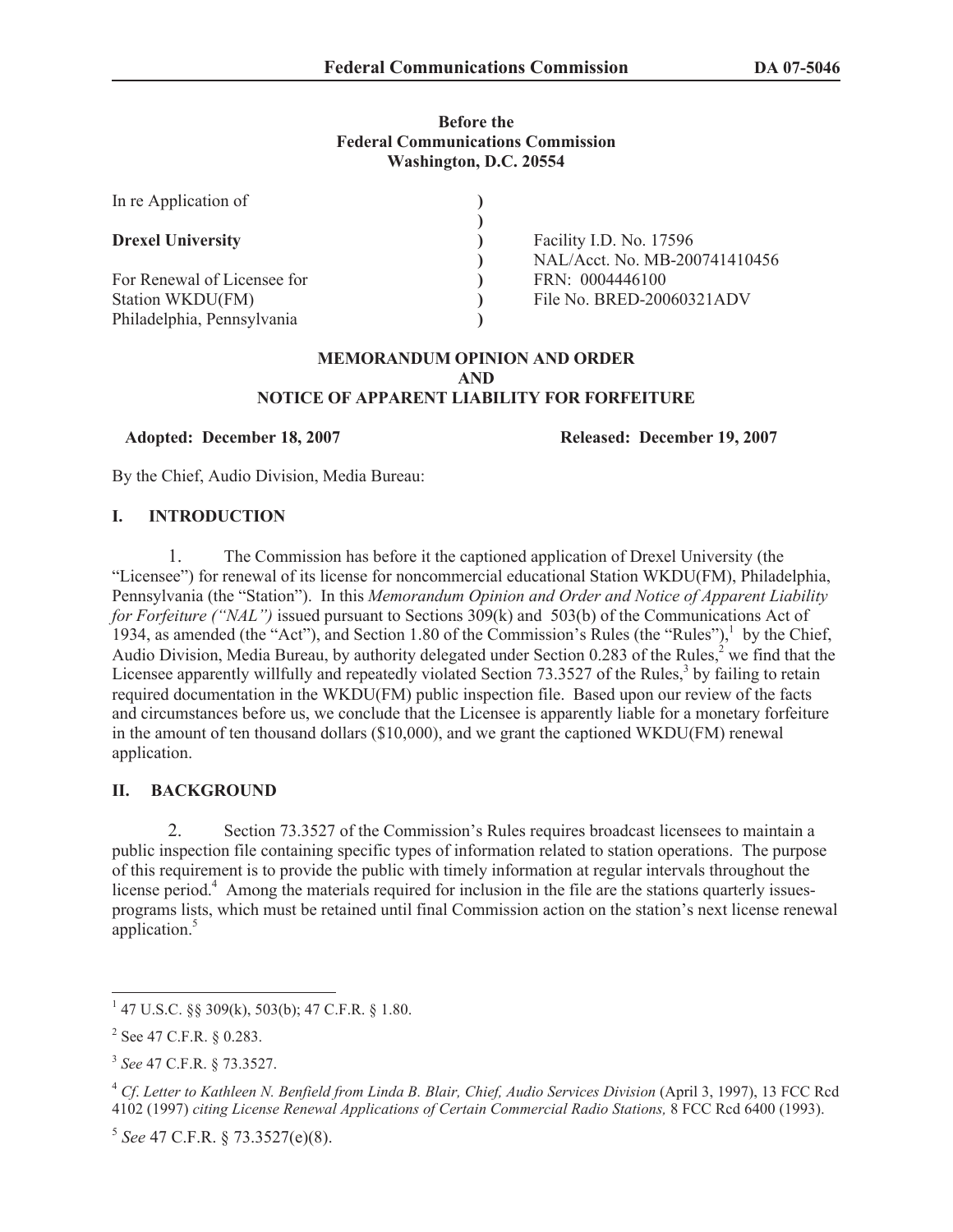3. Section III, Item 3 of the WKDU(FM) license renewal application form, FCC Form 303- S, requests that the licensee certify that the documentation required by Section 73.3527, has been placed in the Station's public inspection file at the appropriate times. The Licensee indicated "No" to that certification and attached an Exhibit and filed an amendment to that Exhibit explaining that the issues/programs lists are "accurate from the 1<sup>st</sup> quarter [of] 2001 forward," but "[d]uring the term from August 1998 – August 2006, there are 8 quarters missing from the public file."<sup> $6$ </sup> The Licensee also indicates that lists for the last two quarters of 1998 are "incomplete" in that they list the programs aired but not the specific issues discussed. The Licensee states that it now has put in place systems to maintain accurate records and prevent a recurrence of the problem.

### **III. DISCUSSION**

4. *Proposed Forfeiture.* As the Licensee has acknowledged, at the time of filing of the WKDU(FM) license renewal application, and during periods within the license term, the Station's public inspection file did not contain many of the items required to be retained in the file by Section 73.3527 of the Rules. In this regard, where lapses occur in maintaining the public file, neither the negligent acts or omissions of station employees or agents, nor the subsequent remedial actions undertaken by the licensee, excuse or nullify a licensee's rule violation.<sup>7</sup>

5. This *NAL* is issued pursuant to Section 503(b)(1)(B) of the Act. Under that provision, any person who is determined by the Commission to have failed willfully or repeatedly to comply with any provision of the Act or any rule, regulation, or order issued by the Commission shall be liable to the United States for a forfeiture penalty.<sup>8</sup> Section 312(f)(1) of the Act defines willful as "the conscious and deliberate commission or omission of [any] act, irrespective of any intent to violate" the law.<sup>9</sup> The legislative history to Section 312(f)(1) of the Act clarifies that this definition of willful applies to both Sections 312 and 503(b) of the Act,<sup>10</sup> and the Commission has so interpreted the term in the Section 503(b) context.<sup>11</sup> Section 312(f)(2) of the Act provides that "[t]he term 'repeated,' when used with reference to the commission or omission of any act, means the commission or omission of such act more than once or, if such commission or omission is continuous, for more than one day."<sup>12</sup>

6. The Commission's *Forfeiture Policy Statement* and Section 1.80(b)(4) of the Rules establish a base forfeiture amount of \$10,000 for violation of Section 73.3527<sup>13</sup> In determining the appropriate forfeiture amount, we must consider the factors enumerated in Section 503(b)(2)(D) of the Act, including "the nature, circumstances, extent and gravity of the violation, and, with respect to the

8 47 U.S.C. § 503(b)(1)(B). *See also* 47 C.F.R. 1.80(a)(1).

 $9$  47 U.S.C. § 312(f)(1).

<sup>10</sup> *See* H.R. Rep. No. 97-765, 97<sup>th</sup> Cong. 2d Sess. 51 (1982).

<sup>11</sup> See Southern California Broadcasting Co., Memorandum Opinion and Order, 6 FCC Rcd 4387, 4388 (1991).

 $12$  47 U.S.C. § 312(f)(2).

<sup>6</sup> *See* captioned application at Exhibit 1; *see also* Amendment filed Aug. 28, 2006. The missing lists are for all four quarters of 1999 and 2000. *Id*.

<sup>7</sup> *See Padre Serra Communications, Inc.,* 14 FCC Rcd 9709 (MMB 1999) (citing *Gaffney Broadcasting, Inc.,* Memorandum Opinion and Order, 23 FCC 2d 912, 913 (1970) and *Eleven Ten Broadcasting Corp.,* Notice of Apparent Liability, 33 FCC 706 (1962)); *Surrey Front Range Limited Partnership,* Notice of Apparent Liability, 7 FCC Rcd 6361 (FOB 1992).

<sup>13</sup> *See Forfeiture Policy Statement and Amendment of Section 1.80(b) of the Rules to Incorporate the Forfeiture Guidelines*, Report and Order, 12 FCC Rcd 17087, 17113-15 (1997) *("Forfeiture Policy Statement"), recon. denied*, 15 FCC Rcd 303 (1999); 47 C.F.R. § 1.80(b)(4), note to paragraph (b)(4), Section I.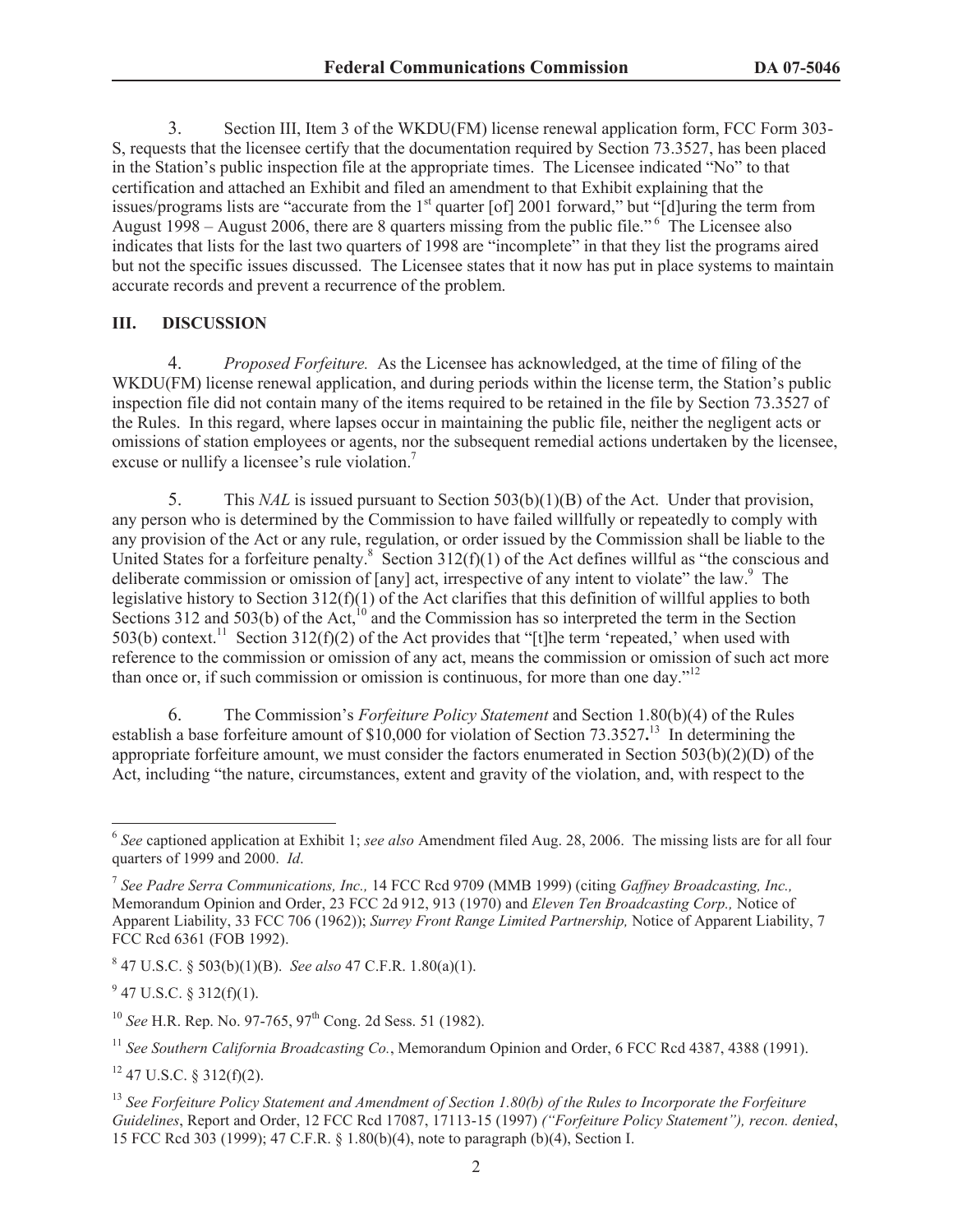violator, the degree of culpability, any history of prior offenses, ability to pay, and such other matters as justice may require."<sup>14</sup>

7. In this case, although the licensee admitted to the violations, it did so only in the context of the question contained in its license renewal application that compelled such disclosure. Moreover, the violations were extensive, occurring over a two-year period and involving at least eight issues/programs lists. Considering the record as a whole, we believe that a \$10,000 forfeiture is appropriate for the violations in this case. Accordingly, we find that the Licensee is apparently liable for a forfeiture in the amount of \$10,000 for its apparent willful and repeated violation of Section 73.3527.

8. *License Renewal Application.* In evaluating an application for license renewal, the Commission's decision is governed by Section 309(k) of the Act.<sup>15</sup> That section provides that if, upon consideration of the application and pleadings, we find that (1) the station has served the public interest, convenience, and necessity; (2) there have been no serious violations of the Act or the Rules; and (3) there have been no other violations which, taken together, constitute a pattern of abuse, we are to grant the renewal application.<sup>16</sup> If, however, the licensee fails to meet that standard, the Commission may deny the application – after notice and opportunity for a hearing under Section 309(e) of the Act – or grant the application "on terms and conditions that are appropriate, including a renewal for a term less than the maximum otherwise permitted."<sup>17</sup>

9. We find that the Licensee's apparent violations of Section 73.3527 of the Rules do not constitute a "serious violation" warranting designation for evidentiary hearing. Moreover, we find no evidence of violations that, when considered together, evidence a pattern of abuse.<sup>18</sup> Further, we find that noncommercial educational Station WKDU(FM) served the public interest, convenience, and necessity during the subject license term. We will therefore grant the license renewal application below.

# **IV. ORDERING CLAUSES**

10. Accordingly, IT IS ORDERED, pursuant to Section 503(b) of the Communications Act of 1934, as amended, and Section 1.80 of the Commission's Rules, that Drexel University is hereby NOTIFIED of its APPARENT LIABILITY FOR FORFEITURE in the amount of \$10,000 for its apparent willful and repeated violation of Section 73.3527 of the Commission's Rules.

11. IT IS FURTHER ORDERED, pursuant to Section 1.80 of the Commission's Rules, that, within thirty (30) days of the release date of this *NAL*, Drexel University SHALL PAY the full amount of

<sup>14</sup> 47 U.S.C. § 503(b)(2)(D); *see also Forfeiture Policy Statement,* 12 FCC Rcd at 17100; 47 C.F.R. § 1.80(b)(4).

 $15$  47 U.S.C. § 309(k).

<sup>&</sup>lt;sup>16</sup> 47 U.S.C. § 309(k)(1). The renewal standard was amended to read as described by Section 204(a) of the Telecommunications Act of 1996, Pub. L. No. 104-104, 110 Stat. 56 (1996). S*ee Implementation of Sections 204(a) and 204(c) of the Telecommunications Act of 1996 (Broadcast License Renewal Procedures)*, Order, 11 FCC Rcd 6363 (1996).

 $17$  47 U.S.C. §§ 309(k)(2), 309(k)(3).

 $18$  For example, we do not find here that the Licensee's Station operation "was conducted in an exceedingly careless, inept and negligent manner and that the licensee is either incapable of correcting or unwilling to correct the operating deficiencies." *See Heart of the Black Hills Stations*, Decision, 32 FCC 2d 196, 198 (1971). Nor do we find on the record here that "the number, nature and extent" of the violations indicate that "the licensee cannot be relied upon to operate [the Station] in the future in accordance with the requirements of its licenses and the Commission's Rules." *Heart of the Black Hills Stations*, 32 FCC2d at 200. *See also Center for Study and Application of Black Economic Development*, Hearing Designation Order, 6 FCC Rcd 4622 (1991), *Calvary Educational Broadcasting Network, Inc*., Hearing Designation Order, 7 FCC Rcd 4037 (1992).\